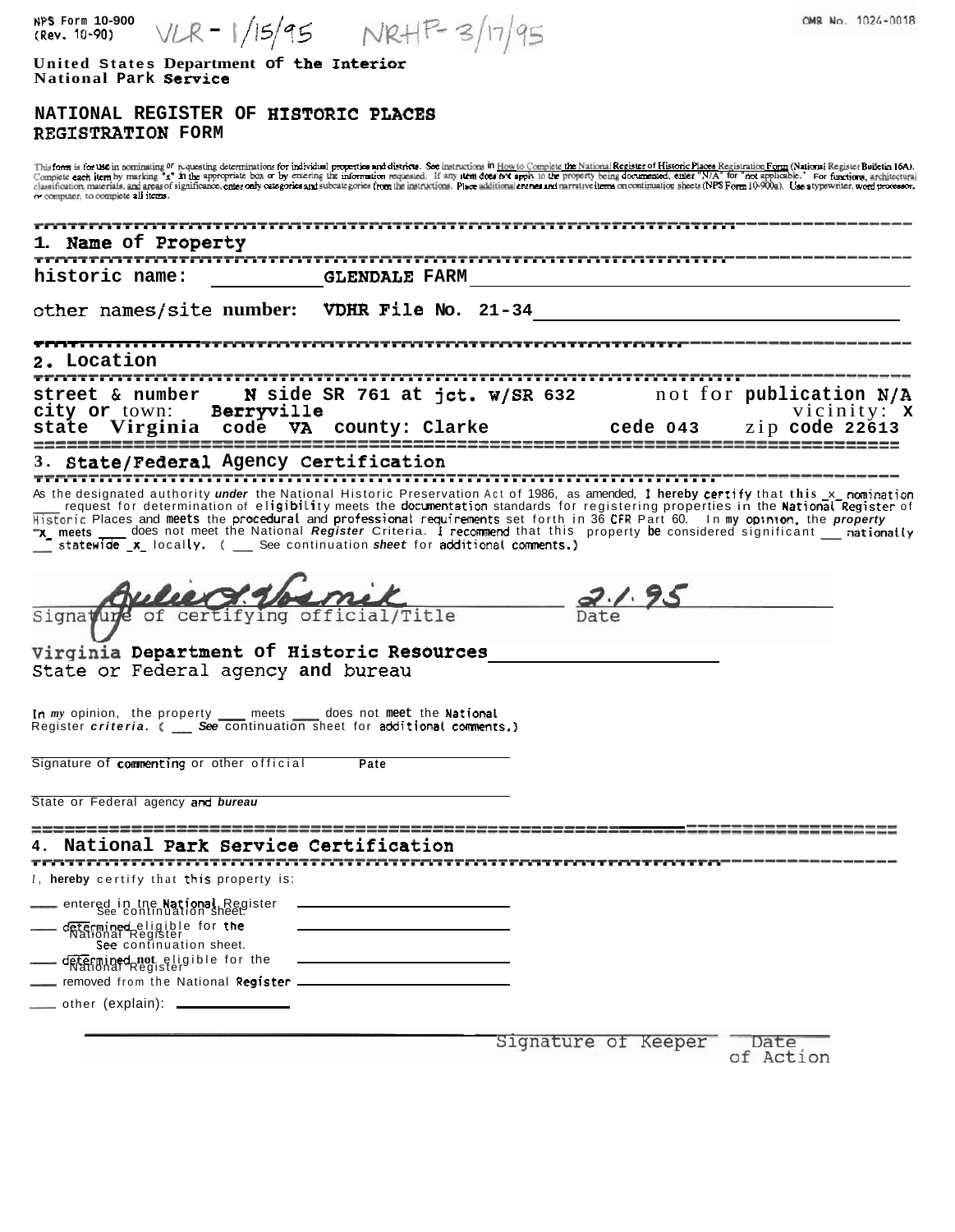- - -- --

**<sup>5</sup>**.. **Classification** ......................................................... ....................................................... Ownership - of Property (Check as many boxes as apply) roperty (Checl<br>**X**- private<br>- nublic-low ion<br>
don<br>
don<br>
roperty (Check as<br> **x** private<br>
public-local<br>
public-State<br>
public-Federa<br>
public-Federa ion<br>
roperty (Check as<br> **X** private<br>
public-local<br>
public-State<br>
public-Federal roperty (Check as manufactured manufactured manufactured manufactured manufactured manufactured manufactured ma<br>  $\frac{x}{\text{public}-\text{federal}}$  public-Federal<br>
manufactured manufactured manufactured manufactured manufactured manufactur Category of Property (Check only one box)<br>
- X building(s)<br>
district public-Sta<br>
public-Fee<br>
operty (Check<br>
X building (s<br>
district<br>
site<br>
structure - --. site - --<br>
operty (Check of<br>
X building(s)<br>
district<br>
site<br>
structure<br>
object<br>
and the structure<br>
structure operty (Checky)<br>
- object that<br>
- object<br>
- object<br>
- object<br>
- object<br>
- object<br>
- object<br>
- object<br>
- object Number of Resources within Property contributing Noncontributing  $\frac{6}{0}$   $\frac{3}{0}$  buildings  $\frac{\overline{\phantom{a}}}{\phantom{a}}$  0  $\frac{\overline{\phantom{a}}}{\phantom{a}}$  o  $\frac{\overline{\phantom{a}}}{\phantom{a}}$  sites  $\frac{\ }{2}$  0  $\frac{\ }{2}$  4 structures **-0-** -0- objects -- **-6- -7-** - - Total Number of contributing resources previously listed in the National  $\frac{1}{\sqrt{6}}$ <br>
Number of cont:<br>
Register  $\frac{0}{\sqrt{6}}$ Name of related multiple property listing (Enter "N/A" if property is not part of a multiple property listing.) -- - **N/A** .......................................................... .......................................................... **6. Function or US8** --- Historic Functions (Enter categories from instructions) Cat: DOMESTIC Sub: Single dwelling **Secondary structure AGRICULTURE Agricultural outbuilding** Current Functions (Enter categories from instructions) Cat: **DOMESTIC** Sub: **single dwelling**  *p*  **Secondary structure Agricultural outbuilding-7. Description** ............................. .............................. ................................ ---------------- ------------- Architectural Classification (Enter categories from instructions) **MID-19TH CENTURY: Greek Revival**  Materials (Enter categories from instructions) foundation **STONE: limestone**  walls **BRICK**  roof other X private and<br>
increased the politic state<br>
control (check only one box)<br>
control (check only one box)<br>
district (s)<br>
district (s)<br>
contributing<br>
states<br>
current interpret interpret interpret interpret interpret interpret

Narrative Description (Describe the historic and current condition of the property on one or more continuation sheets.)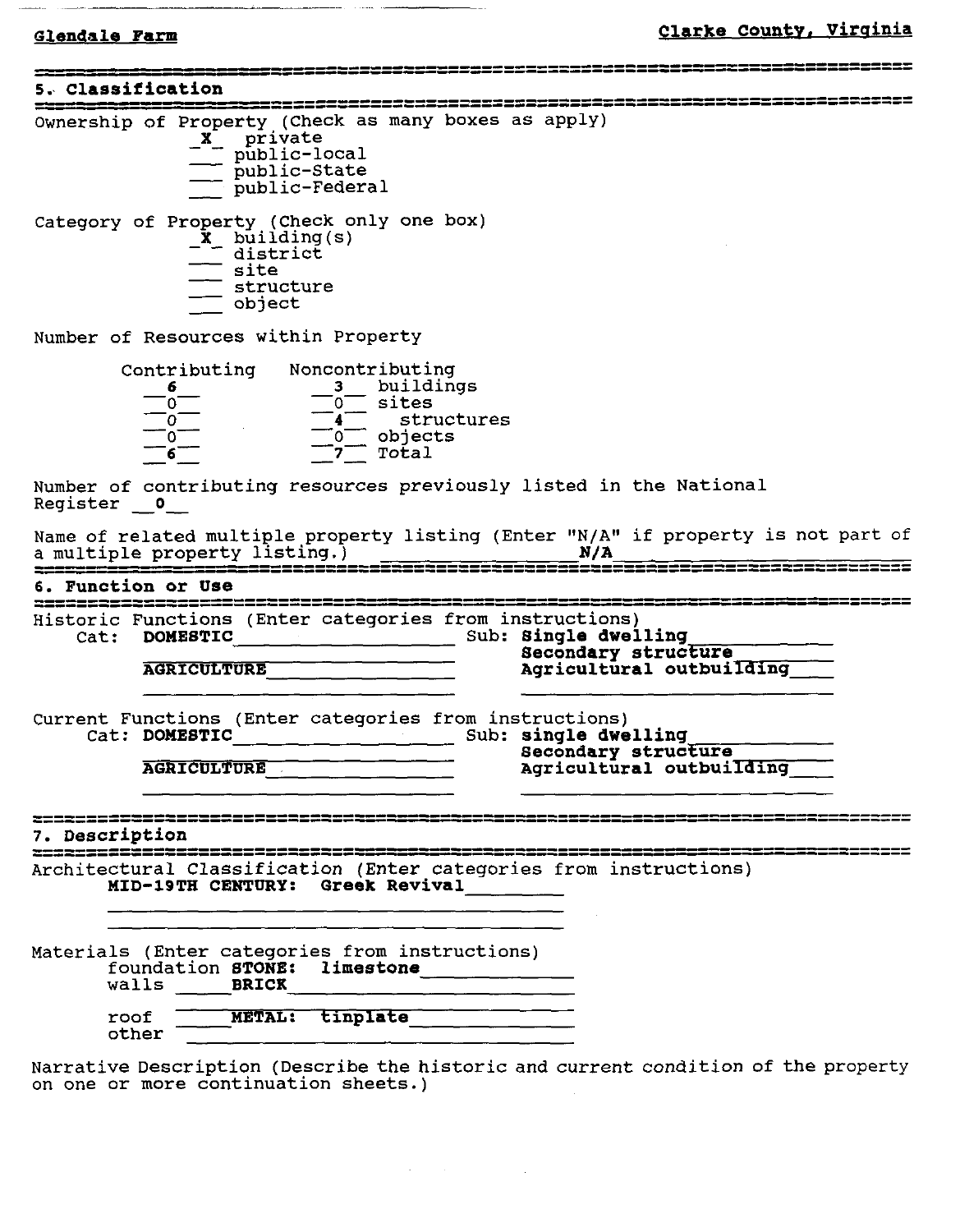# Glendale Farm

# Clarke County, Virginia

| 8. Statement of Significance<br>-------------------                                                                                                                                                                                                                                                                                                                                                                                                                                                                                                                                                                                                                                                                                                   |                                                                                                                                                                                                                                      |                                                                                                                                                                                                                                                                                                                                                                                                     |  |
|-------------------------------------------------------------------------------------------------------------------------------------------------------------------------------------------------------------------------------------------------------------------------------------------------------------------------------------------------------------------------------------------------------------------------------------------------------------------------------------------------------------------------------------------------------------------------------------------------------------------------------------------------------------------------------------------------------------------------------------------------------|--------------------------------------------------------------------------------------------------------------------------------------------------------------------------------------------------------------------------------------|-----------------------------------------------------------------------------------------------------------------------------------------------------------------------------------------------------------------------------------------------------------------------------------------------------------------------------------------------------------------------------------------------------|--|
| Applicable Mational Register Criteria (Mark "x" in one or more<br>boxes for the criteria qualifying the property for National<br>Register listing)<br>A Property is associated with events that have made a significant contribution to the broad patterns<br>of our butory.<br>B Property is associated with the lives of persons significant in our past.<br>X. C Property embodies the distinctive characteristics of a type, period, or method of construction<br>or represents the work of a master, or possesses high artistic values, or represents a significant<br>and distinguishable entity whose components lack individual distinction.<br>D Property has yielded, or is likely to yield information important in prehistory or history. |                                                                                                                                                                                                                                      | Criteria Considerations (Mark "X" in all the boxes that apply.)<br>owned by a religious institution or used for religious purposes.<br>removed from its original location.<br>a birthplace or a grave.<br>C.<br>D<br>a cean tery.<br>a reconstructed building, object, or structure.<br>a commemorative property.<br>G less than 50 years of age or achieved significance within the past 50 years. |  |
| Areas of Significance (Enter categories from instructions)                                                                                                                                                                                                                                                                                                                                                                                                                                                                                                                                                                                                                                                                                            | ARCHITECTURE                                                                                                                                                                                                                         |                                                                                                                                                                                                                                                                                                                                                                                                     |  |
| Period of Significance c. 1847-1860                                                                                                                                                                                                                                                                                                                                                                                                                                                                                                                                                                                                                                                                                                                   |                                                                                                                                                                                                                                      |                                                                                                                                                                                                                                                                                                                                                                                                     |  |
| Significant Dates c. 1847                                                                                                                                                                                                                                                                                                                                                                                                                                                                                                                                                                                                                                                                                                                             |                                                                                                                                                                                                                                      |                                                                                                                                                                                                                                                                                                                                                                                                     |  |
| Significant Person (Complete if Criterion B is marked above)                                                                                                                                                                                                                                                                                                                                                                                                                                                                                                                                                                                                                                                                                          |                                                                                                                                                                                                                                      | N/A                                                                                                                                                                                                                                                                                                                                                                                                 |  |
|                                                                                                                                                                                                                                                                                                                                                                                                                                                                                                                                                                                                                                                                                                                                                       | <u> 1965 - An Aonaic Aonaic Aonaic Aonaic Aonaic Aonaic Aonaic Aonaic Aonaic Aonaic Aonaic Aonaic Aonaic Aonaic Aonaic Aonaic Aonaic Aonaic Aonaic Aonaic Aonaic Aonaic Aonaic Aonaic Aonaic Aonaic Aonaic Aonaic Aonaic Aonaic </u> |                                                                                                                                                                                                                                                                                                                                                                                                     |  |
| Architect/Builder                                                                                                                                                                                                                                                                                                                                                                                                                                                                                                                                                                                                                                                                                                                                     |                                                                                                                                                                                                                                      | unknown                                                                                                                                                                                                                                                                                                                                                                                             |  |
| one or more continuation sheets.)                                                                                                                                                                                                                                                                                                                                                                                                                                                                                                                                                                                                                                                                                                                     |                                                                                                                                                                                                                                      | Narrative Statement of Significance (Explain the significance of the property on                                                                                                                                                                                                                                                                                                                    |  |
| 9. Major Bibliographical References                                                                                                                                                                                                                                                                                                                                                                                                                                                                                                                                                                                                                                                                                                                   |                                                                                                                                                                                                                                      |                                                                                                                                                                                                                                                                                                                                                                                                     |  |
| or more continuation sheets.)                                                                                                                                                                                                                                                                                                                                                                                                                                                                                                                                                                                                                                                                                                                         |                                                                                                                                                                                                                                      | (Cite the books, articles, and other sources used in preparing this form on one                                                                                                                                                                                                                                                                                                                     |  |
|                                                                                                                                                                                                                                                                                                                                                                                                                                                                                                                                                                                                                                                                                                                                                       |                                                                                                                                                                                                                                      |                                                                                                                                                                                                                                                                                                                                                                                                     |  |

| Previous documentation on file (NPS)                                                                  |  |
|-------------------------------------------------------------------------------------------------------|--|
| preliminary determination of individual listing (36 CFR 67)<br>has been requested.                    |  |
| previously listed in the National Register<br>previously determined eligible by the National Register |  |

- designated a National Historic Landmark
- 
- $\frac{1}{\sqrt{1-\frac{1}{2}}\sqrt{1-\frac{1}{2}}\sqrt{1-\frac{1}{2}}}}$  recorded by Historic American Buildings Survey #

| Primary Location of Additional Data            |
|------------------------------------------------|
| x State Historic Preservation Office           |
| Other State agency<br>$\overline{\phantom{0}}$ |
| Federal agency                                 |
| __ Local government                            |
| University<br>$\mathcal{L}^{\mathcal{L}}$      |
| Other                                          |
| Name of repository:                            |
|                                                |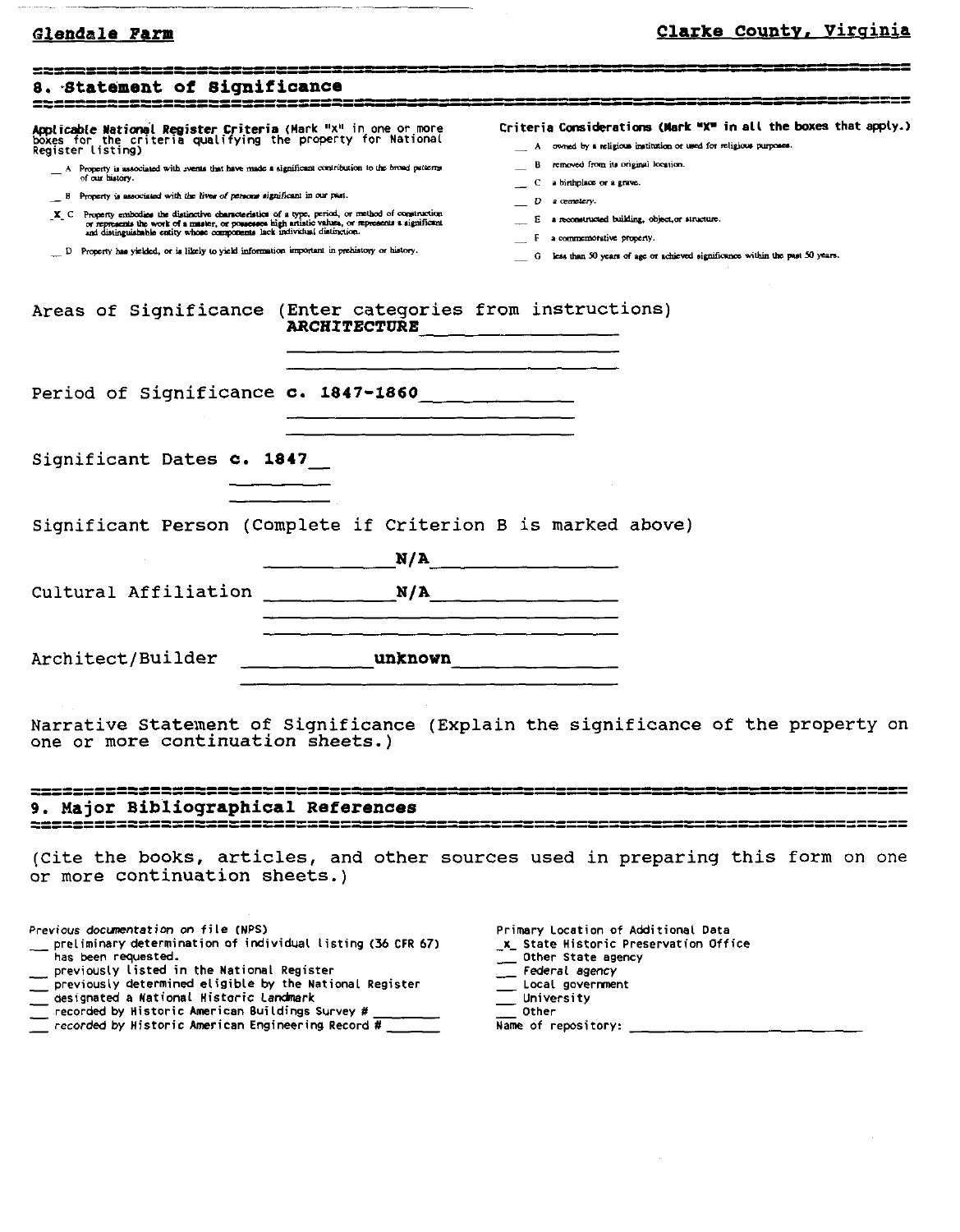### Glendale Farm

<u>یس پیدرس میں می</u>

# ------------------ ---- -

**10. Geographical Data** 

Acreage of Property **-53.3 acres** -

### **UTM References**

(Place additional UTM references on a continuation sheet)

|  |                                         |  | Zone Easting Northing Zone Easting Northing |
|--|-----------------------------------------|--|---------------------------------------------|
|  | 1 17 757980 4346700 2 17 758100 4346600 |  |                                             |
|  | 3 17 758000 4346480 4 17 758160 4346330 |  |                                             |
|  |                                         |  |                                             |

**-x-** See continuation sheet.

### **Verbal Boundary Description**

(Describe the boundaries of the property on a continuation sheet.)

**Boundary Justification** 

(Explain why the boundaries were selected on a continuation sheet.)

........................ ............................ - - ------- ------

**11. Form Prepared By** .......................................................................... ............................................................................ name/title Calder Loth, Senior Architectural Historian organization Virginia Dapartaent of Historic Resources date October, 1994 street & number 221 Governor Street telephone (804) 786-4143 city or town-Richmond state-VA- zip code 23219

# ............................................................................... ...............................................................................

**Additional Documentation** ............................................................................... .............................................................................. **Submit the following items with the completed form:** 

### Continuation Sheets

### Maps

**A USGS map (7.5 or 15 minute series) indicating the pmpeny's location. A sketch map for historic districts and properties having large acreage or numerous resources** 

### Photographs

Representative black and white photographs of the property.

### Additional items

**(Check with the SHPO or FPO for any additional items)** 

Representative black and white photographs of the property.<br> **Rdditional items**<br>
Check with the SHPO or FPO for any additional items<br> **Property Owner**<br>
<del>NEWS IN THE REPORT OF THE REPORT OF THE REPORT OF THE REPORT OF THE R</del> (Complete this item at the request of the SHPO or FPO.) name Robert C. Wallace

|  |                         |  |  | street & number Glendale Farm, Route 1, Box 2545 telephone (703) 955-3571 |  |                         |
|--|-------------------------|--|--|---------------------------------------------------------------------------|--|-------------------------|
|  | city or town Berryville |  |  |                                                                           |  | state VA zip code 22611 |

------ ~ -- -- -- -- - - -~ - -~ -- ~ **~pr~prk w- ~d SL.-:** ~bi. inf-im **i. brrm am(M im orpp1Y.h- no U.** slid **bulur of ~icaic ~h lo &u pmanh** *ta ly~ny* **mar- cliubsiry** *lox* Uuy. **lo lu! -nu, sni to -ni**  example of the state of the state of the state of the form is estimated to average 18.1 hours per response including the time for reviewing instructions, patternal Park Service Research and Park Service Research and Figure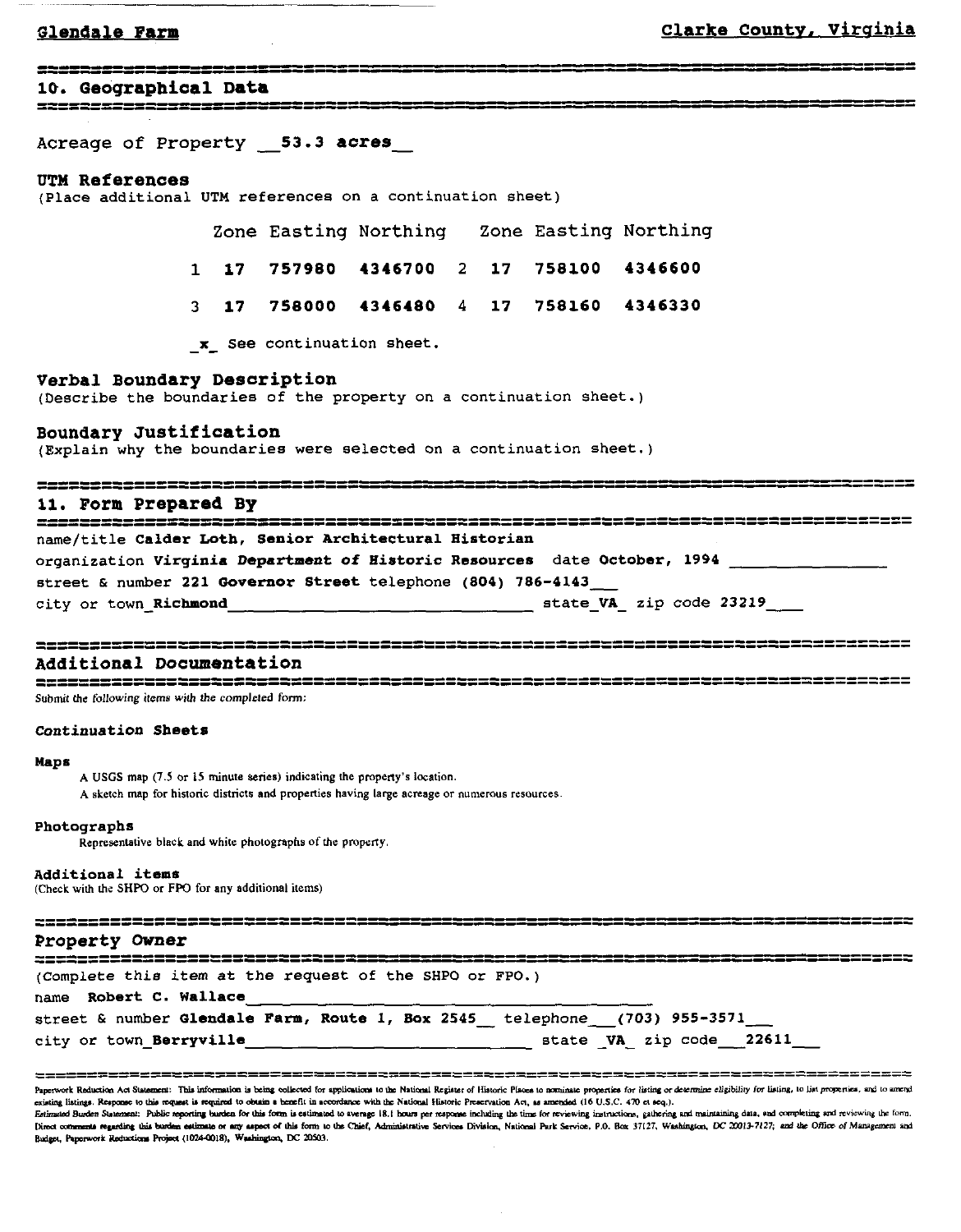|            | NPS Form 10-900-a |
|------------|-------------------|
| $(8 - 86)$ |                   |

**united States Department of the Interior National Park Service** 

**NATIONAL REGISTER OF HISTORIC PLACES CONTINUATION SHEET**  EXPLOWED RESISTER OF HISTORIC FUACES<br>
CONTINUATION SHEET<br>
Section \_\_7\_\_\_\_\_\_\_\_\_\_\_\_Page \_1\_\_\_\_\_\_\_\_\_\_\_\_\_\_\_\_\_\_\_\_\_\_\_Clarke County, Virginia

Clarke County, Virginia

## **SUMMARY DESCRIPTION**

Glendale Farm is an antebellum farm complex in the scenic countryside of Clarke County, near the West Virginia border. Its principal components are a ca. 1847, double-pile, brick farmhouse; a contemporary kitchen/laundry outbuilding; and a rare Appalachian, double-crib log barn. The interior of the farmhouse preserves most of its original provincial Greek Revival woodwork, the highlight of which is the stair with its cherry-wood railing and scrolled brackets. In the double parlors is an unusual pair of plain Gothic Revival mantels of black marble with large alabaster panels. The house is set in a shady, old-fashioned yard which fronts on the historic Charlestown-Winchester Pike. Although reduced to fifty acres, the property remains a working farm.

### **DETAILED DESCRIPTION**

Glendale Farm is located at the junction of Crums Church Road (route 632) and the historic Charlestown-Winchester Pike (route 761) in the northwest corner of Clarke County, approximately two miles south of the West Virginia border. The topography is open, rolling countryside with few modem intrusions. Directly across the Charlestown-Winchester Pike is Stone's Chapel, a simple 1840s Presbyterian church probably erected by the same brickmasons who built Glendale's main house and outbuilding.

The main house is a generously proportioned two-story, double-pile, brick dwelling. Architecturally conservative for its date, the house follows the straightforward, symmetrical Georgian format in use in Virginia since the eighteenth century. The facade has five bays while the rear elevation has three. The house is capped by a steep gable roof with a corbeled brick cornice at the eaves. The pairs of interior end chimneys are connected by parapets. The original roofing was probably wood shingles; it is now standing seam sheet-metal. Each gable preserves old tapered raking boards.

The facade is laid in Flemish bond, the remaining three sides are of five-course American bond. The brick walls stand on a very low limestone foundation. Instead of a wooden cornice there is a very plain corbeled brick cornice. The brickwork has suffered compromise to its appearance through sandblasting and repointing by a previous owner some twenty years ago. The brick is hard, however, and shows no signs of erosion. A small area of untouched brickwork under the north porch indicates that walls were originally coated with a red wash and the mortar joints penciled. Except for the sandblasting, the house preserves a high degree of architectural integrity with few significant alterations.

Each of the three entrances: front, side, and rear, is sheltered by what appears to be an original porch supported on unfluted paired Greek Doric columns. Avoiding classical purity, the columns have Ionic bases. Likewise, the porch entablatures, with their dentil moldings, are more Ionic than Doric. The facade porch has railings with turned balusters. The rear porch has been enclosed to form a vestibule.

The windows throughout preserve what appear to be original 6/6 double-hung sashes. The windows have plain narrow frames and are topped by square wooden lintels. All of the windows were formerly hung with louvered blinds which are preserved in the kitchen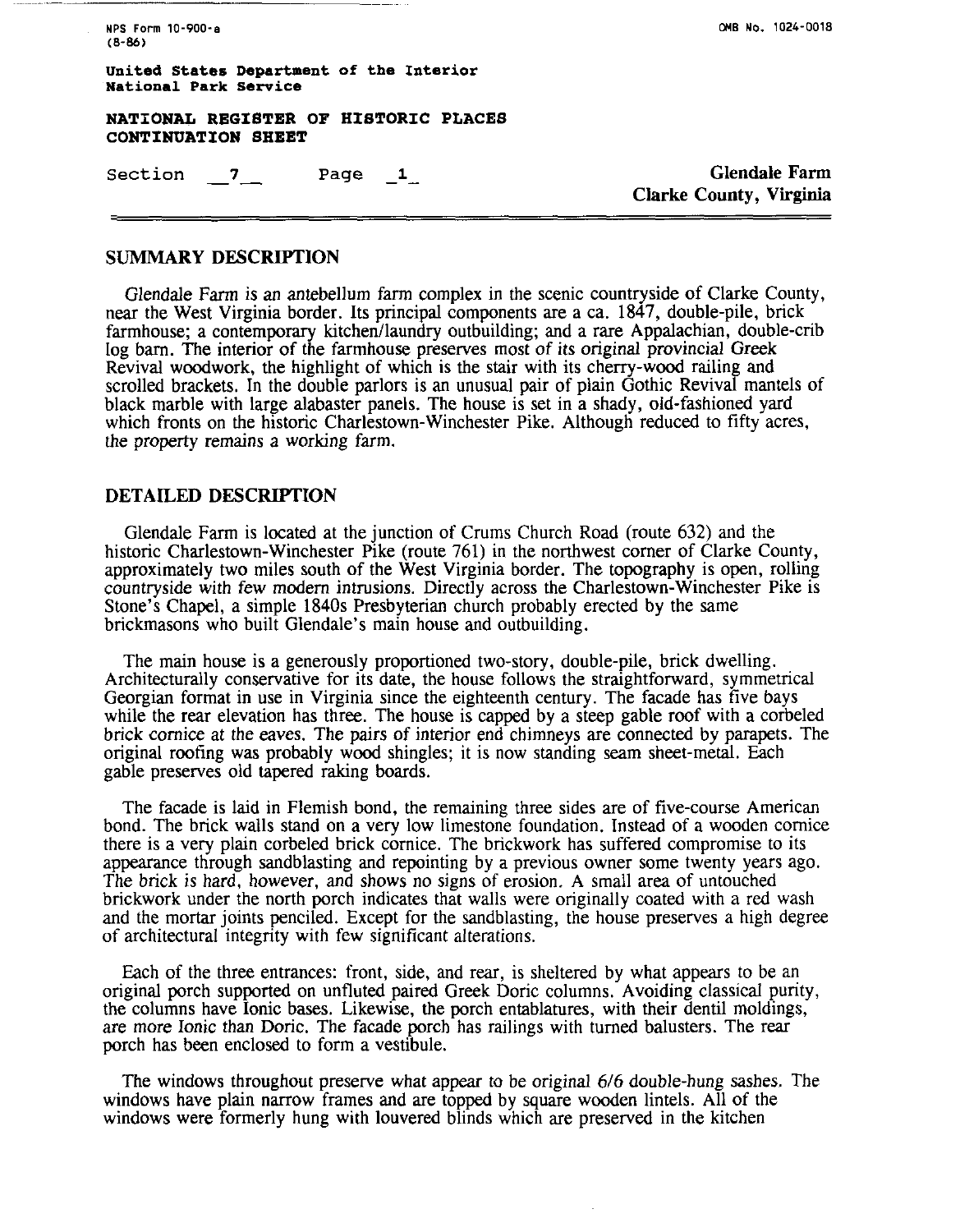**NPS Form 10-900-a 18-86)** 

**CUB No. 1024-0018** 

**United States Department of the Interior National Park Service** 

**NATIONAL REGISTER OF HISTORIC PLACES CONTINUATION SHEET SECUTE ANTIONAL EXAMPLE AND RESPONDENT SECUTE ASSESSED ASSESSED ASSESSED ASSESSED ASSESSED ASSESSED ASSESSED ASSESSED ASSESSED ASSESSED ASSESSED ASSESSED ASSESSED ASSESSED ASSESSED ASSESSED ASSESSED ASSESSED ASSESSED ASSE** 

**Clarke County, Virginia** 

outbuilding. The main entrance is set off by sidelights and plain transom. The sidelights are double-hung for ventilation, an unusual treatment.

The house employs a center-passage, double-pile plan with the rear first-floor rooms smaller than the front rooms. Originally the center passage was divided into two separate spaces with an entrance hall in front and a narrower stair passage behind, separated by a door. The door and portions of the lateral wall were removed by a previous owner to unify the two spaces. A back stair ascends between the walls to the north of the main stair. Original pine floors are intact throughout the interior.

A pair of parlors, separated by original large pocket doors is situated to the south of the center passage. As with the entire interior, the parlors have no cornice. A modem chair rail has been added. Also the walls of the rear parlor are half paneled with modem molded vertical boards. The windows and door frames in the parlors have simple architrave trim with interesting suggested comer blocks. Some of the silver-plated door hardware and is marked with an 1843 patent date. The parlor mantels are among the most interesting features of the interior. They are of black marble with large panels of beautifully veined alabaster for the pilasters and lintels. The pilasters are decorated with simple Gothic arches. Unfortunately the alabaster lintel in the front parlor mantel has been lost. Above each window frame, both in the parlors and throughout the house, is a horizontal board projecting in a narrow segmental curve. An original feature, the boards were probably intended as supports for curtain cornices or swags.

The dining room opposite the front parlor is a spacious chamber treated similarly to the rest of the first-floor rooms. Instead of a marble mantel, however, the dining room mantel is a countrified Federal-type mantel with pilasters, entablature, and frieze panel. At one time a stair descended from the east comer or the dining room to what was once a basement kitchen. The well has been floored over but the stair remains intact below. The room behind the dining room was probably originally used as a first-floor chamber. It is now a modem kitchen but most of its early woodwork is intact. It also preserves a plain, countrified Federal mantel.

A noteworthy interior feature is the main stair, an open-string dog-leg stair with a cherrywood railing. The stair's scrolled brackets are more Georgian in character than Greek Revival. The stair railing is octagonal, the balusters are slender, broomstick-type posts with a slight taper. The newels are column-type, provincially proportioned. The stair continues to the attic level.

The second-floor rooms preserve their original trim. The second-floor mantels are similar to one another; all are in a countrified Federal style with many small moldings under the mantel shelf and with symmetrical molded architrave trim with comer blocks around the fireplace opening. The second-floor doors, like most of those below, have three narrow horizontal panels above a pair of vertical panels. The panels are treated with Greek Revival moldings. A bathroom and dressing room is located in the space above the entrance hall. Modem bookshelves have been built in the rear west room. The stair, ascending into the north (rear) room, retains the original balustrade around the well.

The attic space is divided into two large plain rooms, without fireplaces, on either side of a center passage. The doors to these rooms preserve early oak graining. **A** press, probably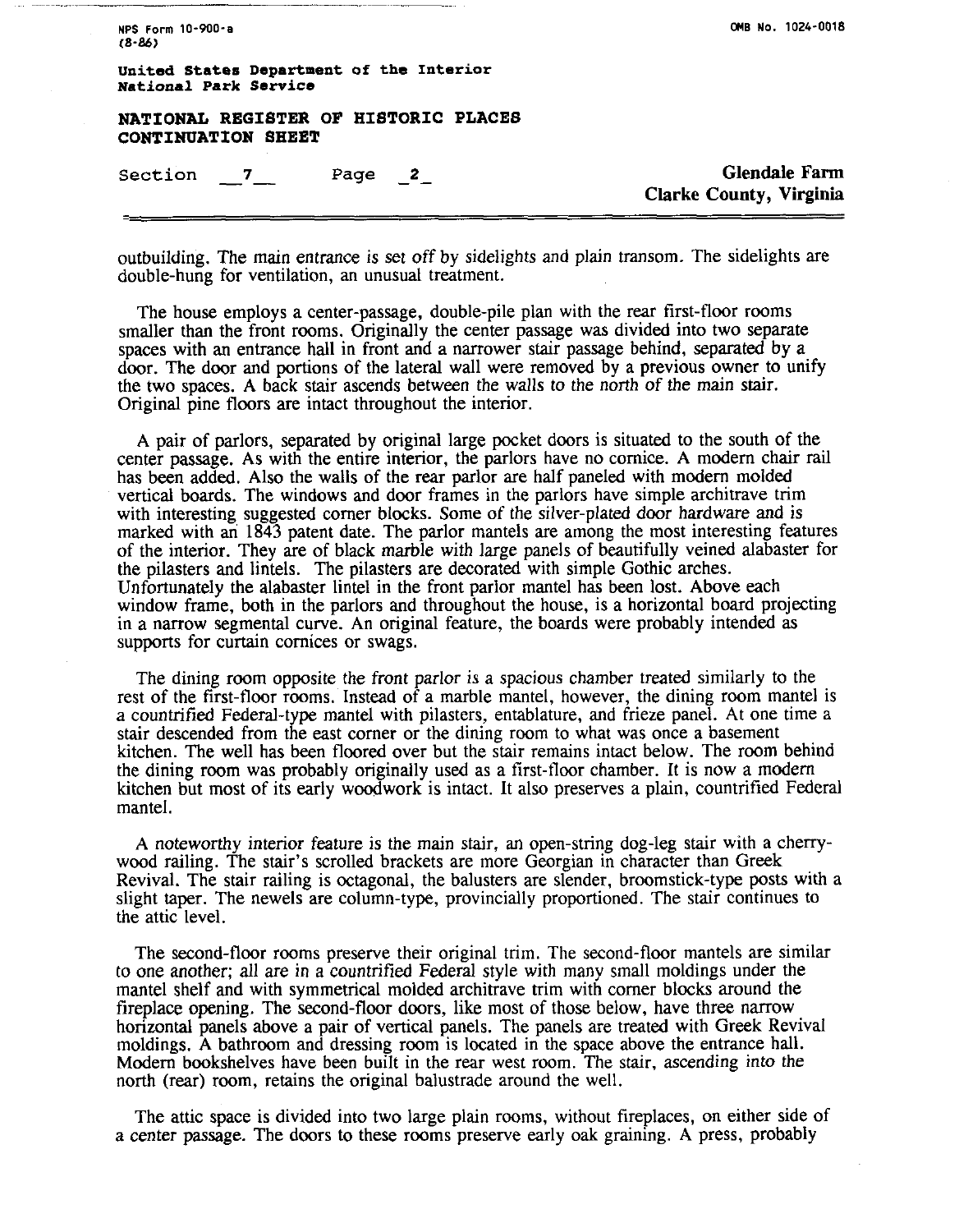**NPS Form 10-900-a (8-86)** 

**CM8 No. 1024-0018** 

**United States Department of the Interior National Park Service** 

**NATIONAL REGISTER OF HISTORIC PLACES CONTINUATION SHEET SECTIONAL REGISTER OF HISTORIC PLACES<br>
<b>Section \_\_7\_\_\_** Page \_3\_\_<br>
Section \_\_7\_\_\_ Page \_3\_\_\_\_\_\_\_\_\_\_\_\_\_\_\_\_\_\_\_\_\_\_\_\_\_\_\_\_\_\_\_\_Glendale Farm

**Clarke County, Virginia** 

original to the house, and possibly formerly located in the dining room, remains in the passage. The **area** below the roof, a large attic in itself, is accessible by a ladder stair in the passage. Here can be seen the log rafters of the roof framing and early sheathing boards.

The basement plan consists of a long lateral passage off which are finished rooms now used as storage and unrestored. Exterior entrances are either end of the passage. The front rooms preserve original mantels. The original basement stair is intact and has plain horizontal railings.

To the southwest of the house is a one-story, two-unit kitchen/laundry/slave quarters outbuilding. Its walls are laid in five-course American bond. The facade has a separate entrance for each room, with a window beside it. The interior is essentially unaltered but unrestored. The walls are plastered and the ceiling has exposed joists. An enclosed stair ascends in a comer of the south to the cramped slave quarters above. A large fireplace is in the end wall of each first-floor room.

Two non-contributing buildings are immediately behind the main house: a 1953 masonry block smokehouse and a 1953 of similar construction garage. A non-contributing 1920 pumphouse is to the north of the garage. Although the grounds have not undergone archaeological survey, they probably contain the sites of additional early outbuildings.

To the north of the main house is a complex of both contributing and non-contributing farm buildings. The principal structure is an Appalachian double-crib log barn with a forebay on the east side. The forebay is supported on posts. The barn is a massive, rambling structure to which sheds have been added on either end. It is covered with vertical boards so the log construction is visible only from within. Beneath the forebay are several two-part "Dutch" doors preserving original iron strap hinges. The barn roof was originally covered with wood shingles, the metal roof dates from the 1930s. The barn employs primarily V notching; large summer beams support the loft flooring system. The date of the barn is subject to speculation. The presence of wrought nails suggest an eighteenth-century date; such barns also **can** date from the first half of the nineteenth century.

Other contributing buildings in the farm complex include an antebellum corn crib to the southwest of the barn and an antebellum granary to the northwest of the barn. **A** small contributing hog shed of undetermined date is to the south of the barn. The non-contributing farm buildings are a large, 1970 hog barn behind the log barn and adjacent modem silos. The farm buildings are in use and are maintained.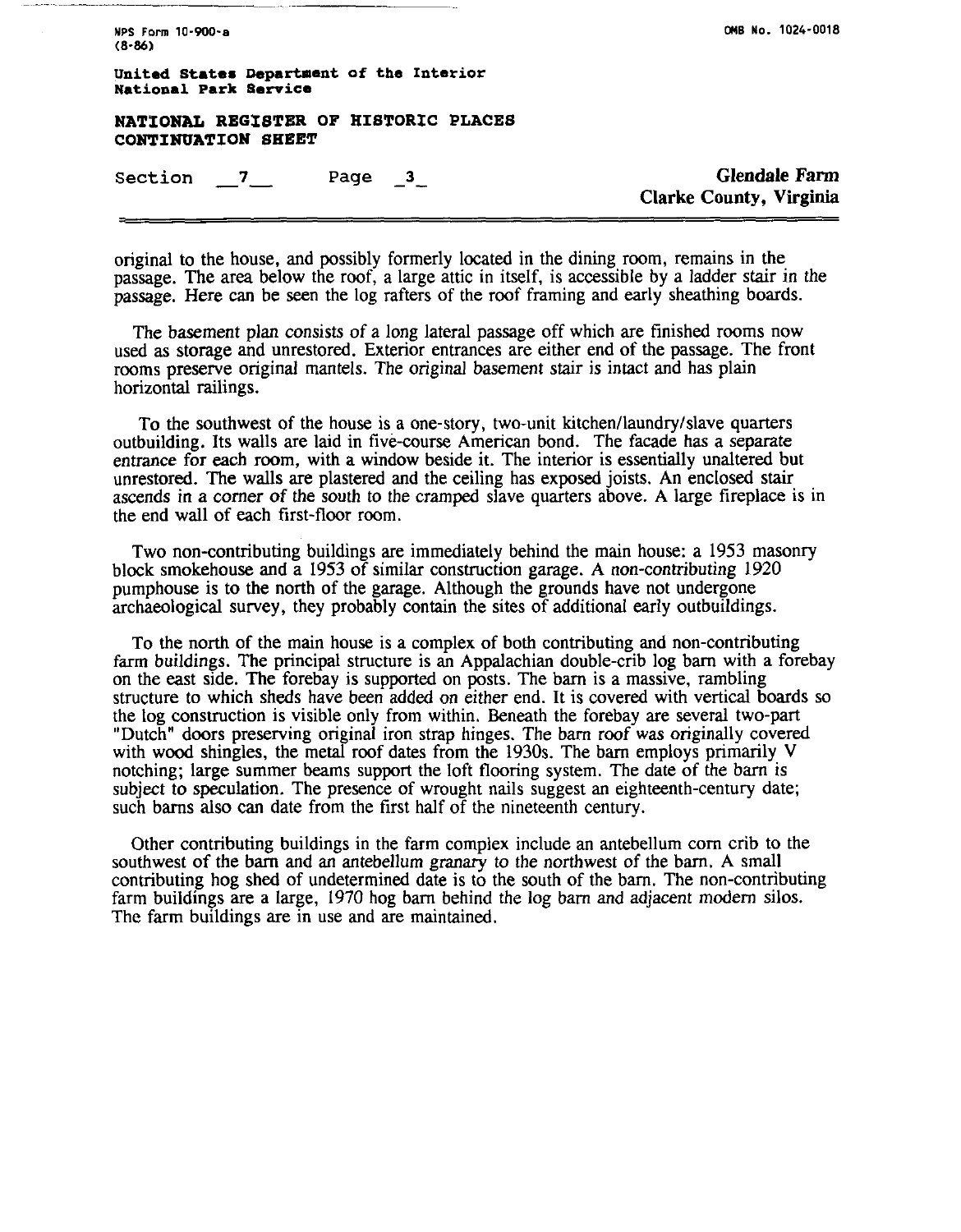NPS Form 10-900-a  $(8-86)$ 

**united States Department of the Interior National Park Service** 

**NATIONAL REGISTER OF HISTORIC PLACES CONTINUATION SHEET** 

Section *8* **Page -4-** Glendale **Farm** 

**Clarke County,** Virginia

### **STATEMENT OF SIGNIFICANCE**

Glendale Farm, in the northernmost reaches of Virginia, is an important antebellum agricultural complex consisting of a formal Greek Revival residence, a kitchen outbuilding, and several early farm buildings, including a rare Appalachian double-crib log barn. The house was built ca. 1847 by Archibald Bowen and preserves nearly all of its original fittings, including a pair of unusual Gothic Revival mantels trimmed with alabaster. The barn, an impressive example of log construction with many of its early fittings intact, is one of two antebellum log barns remaining in the county, and is one of a handful of its type in whole of the Shenandoah Valley--the majority of which were destroyed during the Civil War. Nestled in the pastoral landscape for which Clarke County is noted, this distinctly American grouping preserves an image of the Lower Valley's thriving rural life on the eve of national conflict.

### **BACKGROUND INFORMATION**

Glendale Farm was established on the former Charlestown-Winchester Pike, a busy artery connecting two of the Lower Shenandoah Valley's principal communities. The house, an imposing two-story, brick dwelling, was erected ca. 1847 by Archiblald Bowen who had owned the property since 1839.' Little is known of Bowen other than he was elected a Clarke County justice in 1852.' Bowen is not an uncommon name in both Clarke and Frederick counties; however, Archibald Bowen may have moved to the county at the time he purchased the farm as he is not listed in the 1840 Clarke County census, but appears in the 1850 census. The Bowen family continued to own the farm until the 1870s after which it passed through a succession of owners.

Local tradition has it that Archibald Bowen may have been a Union sympathizer, which, if true, might explain why the log barn was not destroyed in the Civil War when Union troops obliterated virtually all other barns in the Shenandoah Valley.' Whatever his politics, Bowen's name does not appear in the Confederate muster rolls. However Bowen may have dealt with the war, almost constant military activity occurred around Winchester and considerable troop movement took place through northern Clarke County, but no engagements happened in the immediate vicinity of Glendale Farm. Spared of action, the house is said to have served as a field hospital by both sides.<sup>4</sup>

Bowen's residence is interesting as an architectural piece combining both sophisticated and provincial interpretations of area building fashions. Its form follows the conservative Georgian five-bay, double-pile, center passage format in use in Virginia since the mideighteenth century. This is overlaid with provincial Federal and Greek Revival interior details, the former being somewhat old-fashioned for an 1840s house. Remarkably, nearly all of the original detailing is intact, including mantels, windows, doors, door frames, flooring, and stairs. Most of the decorative woodwork is freely interpreted and has little connection to specific pattern-book sources. The small Greek Revival Doric porticos sheltering the front, side, and rear entrances are provincial as well in that the columns employ turned bases and the entablatures are non-academic. An oddly rustic feature for a comparatively formal dwelling is the roof framing which employs log rafters rather than sawn timbers.

A surprising, almost non-conforming interior element is the pair of black marble mantels in the double parlors, the pilasters and friezes of which are slabs of alabaster decorated with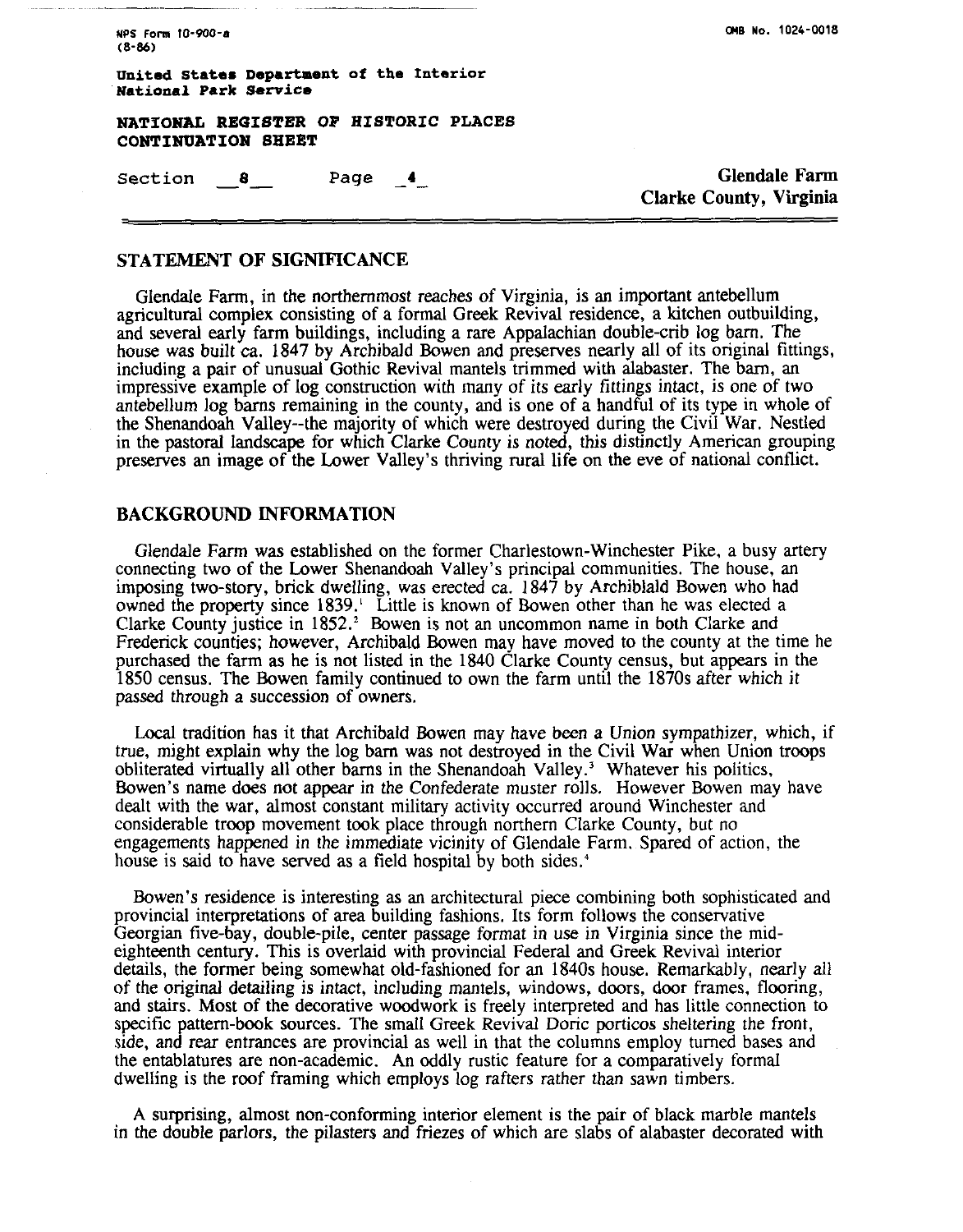**NPS Form 10-900-a**  $(8 - 86)$ 

**WB No. 1024-0018** 

**United States Department of the Interior National Park Service** 

**NAFIONAL REGISTER OF HISTORIC PLACES CONTINUATION SHEET Section** -- **<sup>8</sup>page -5- Glendale Farm** 

**Clarke County, Virginia** 

panels and Gothic arches. The mantels are antebellum style and most likely are original to the house, adding a worldly note to an otherwise wholesome country interior. Such use of alabaster has not been observed elsewhere in an antebellum Virginia house. The place of manufacture of the mantels is unknown; they probably came from an urban center such as Baltimore.

Although Glendale Farm probably once had a full compliment of outbuildings and farm buildings, it is noteworthy for preserving five contributing antebellum support structures. The only remaining domestic outbuilding is the brick, two-cell structure adjacent to the dwelling house. This building has been called a slave quarter; more likely it is a kitchen/laundry outbuilding with quarters for house servants--possibly slaves--in the loft.

The most important of the contributing buildings is the large Appalachian double-crib log barn to the north of the house. An impressive, and exceedingly rare--for the region--early farm building, the barn is a rambling structure covered in vertical weatherboarding. The log construction, visible from within, is composed of massive timbers generally employing V notching. The existence of this striking structure provokes distress over the loss to war and neglect of scores of similar log structures in western Virginia. Only one other log barn, a single-pen structure nearby, remains in the county. A half-dozen others may remain in adjacent Frederick County but few more in other Valley counties.' It has been speculated that the barn may date from the eighteenth century, raising questions about earlier houses on the property. Local architectural historian Maral Kalbian, however, is of the opinion that such barns, venerable though they may appear, could well date as late as the 1850s. This example could thus be part of Archibald Bowen's own construction. $<sup>6</sup>$ </sup>

Glendale farm is excellently maintained and preserves a high degree of architectural and scenic integrity. The only compromise is the sandblasting of the brickwork on the main house, carried out some twenty years ago by a previous owner. The brick is hard and has suffered no visible erosion. The brick was painted historically, in any case; a small area beneath the side porch, missed by the sandblasting, preserves traces of original red wash and penciled joints. Remnants of this treatment can be seen on the south wall of the adjacent putbuilding, which has not been sandblasted. The barn and the other early farm buildings remain in use.

### **ENDNOTES**

**I. Clarke County Land Tax Book. 1847.** 5370 **was added lo Archibald Bowen's propeny tax on account of new buildings. A corneraone, not**  seen by the author, is said to be inscribed with the date 1850.

- **2. I. E. Nomis. ed.,** *Hisro?y* **ojlhc** *Lower* **Shenondooh** *Volley* **(Berryville, 1890) p. 454.**
- **3. Interview with Roben C. Wallace (Glendale Farm owner). August 31, 1994**
- **4. Ibid**
- **5. Interview with Maral Kalbian, September** *I?,* **1994**
- *6.* **Ibld. The presence of wonrght nails in the barn offem the possibility that it could be earlier than he Bowen ownership**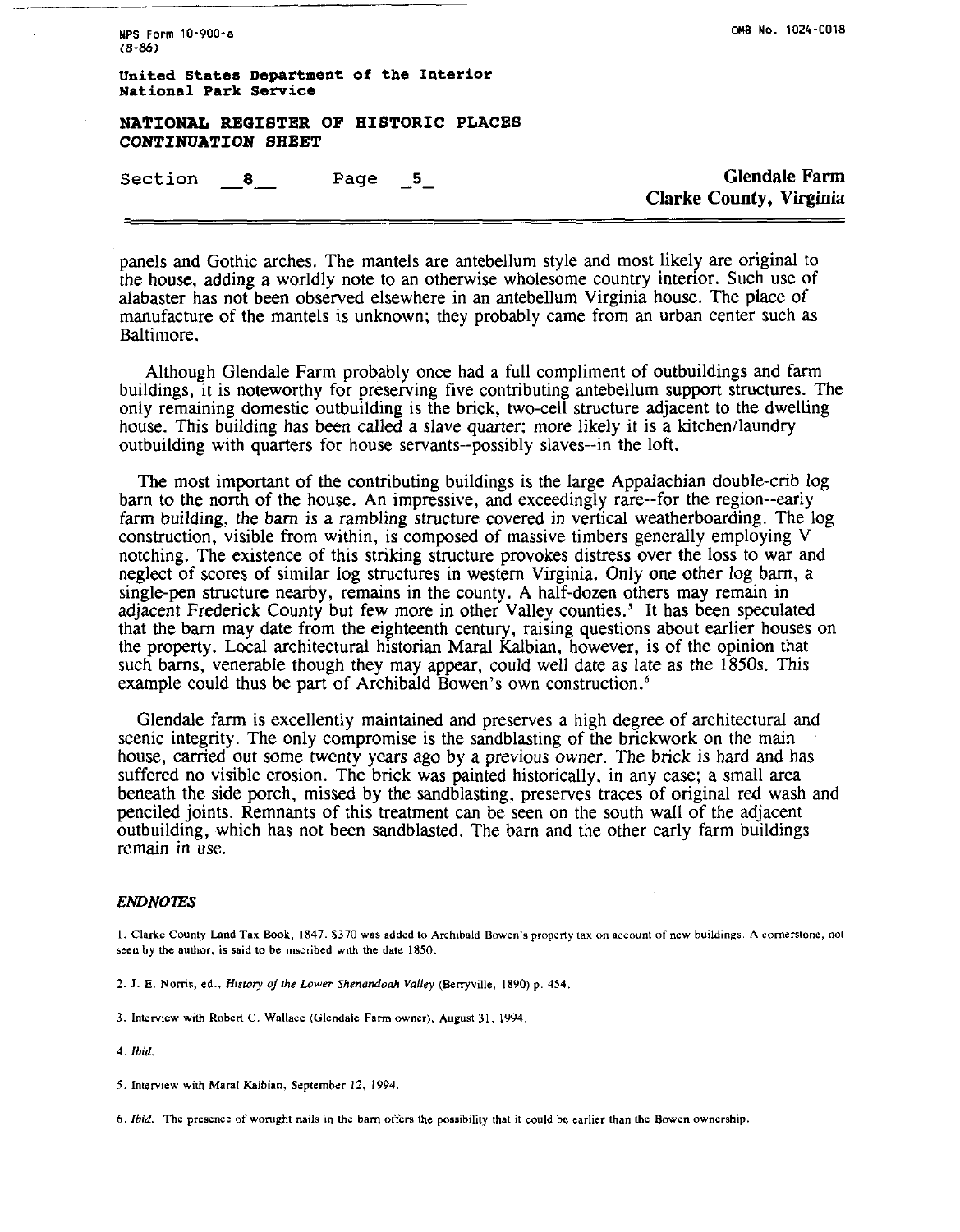**NPS Form 10-WO-a (8-86)** 

**CUE Yo. 1024-0018** 

**United States Department of the Interior National Park Service** 

**NATIONAL REGISTER OF HISTORIC PLACES CONTINUATION SHEET** 

Section **9 & 10** Page **6 Glendale Farm** 

**Clarke County, Virginia** 

# **MAJOR BIBLIOGRAPHICAL REFERENCES**

Clarke County Land Tax Records 1838-1850.

Mary Gray Farland & Beverley Byrd Greenhalgh, *In the Shadow of the Blue Ridge: Clarke County* 1732-1952 (Richmond, 1978) pp. 98-99.

J. E. Norris, ed.. *History of the Lower Shenandoah Valley* (Berryville, 1890) p. 454.

# **GEOGRAPHICAL DATA**

### **UTM References (cont'd)**

| 5. | 17 | 757860 | 4346020 |
|----|----|--------|---------|
| h  | 17 | 757800 | 4346100 |
| 7  | 17 | 757730 | 4346040 |
| 8  | 17 | 757710 | 4346580 |

## **Verbal Boundary Description**

The boundary of the nominated property is delineated by the polygon whose vertices are marked by the following UTM reference points:

| 1 | 17 | 757980 | 4346700 |
|---|----|--------|---------|
| 2 | 17 | 758100 | 4346600 |
| 3 | 17 | 758000 | 4346480 |
| 4 | 17 | 758160 | 4346330 |
| 5 | 17 | 757860 | 4346020 |
| 6 | 17 | 757800 | 4346100 |
| 7 | 17 | 757730 | 4346040 |
| 8 | 17 | 757710 | 4346580 |
|   |    |        |         |

## **Boundary Description**

The boundaries include all the property currently included with the historic buildings. The eastern boundary includes the frontage along route 761. The remaining boundaries define the pastures behind the house and farm complex and preserved a scenic backdrop for the complex.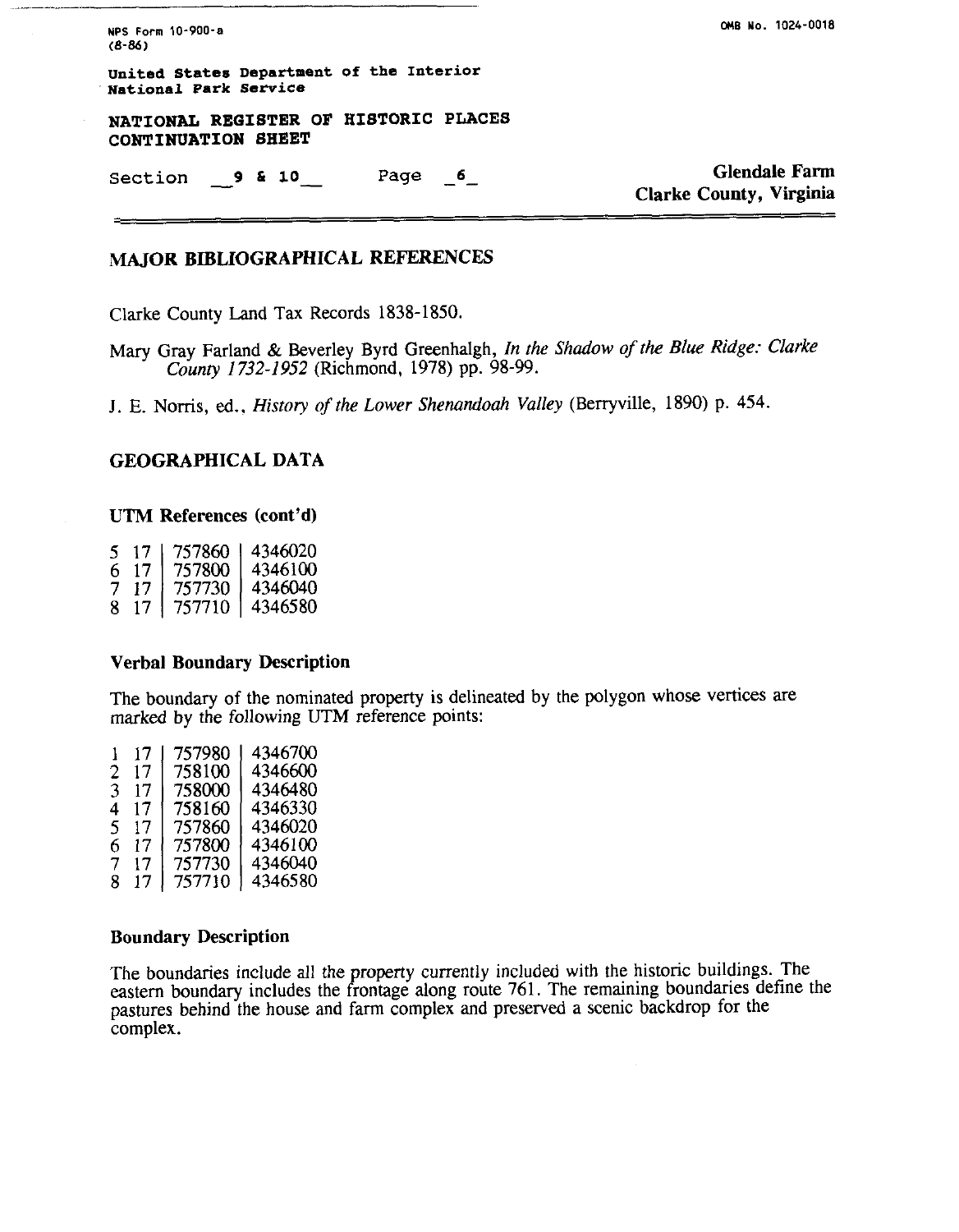**NPS Form 10-900-0 (8-86)** 

**United states Department of the Interior National Park Service** 

**NATZONAL REGISTER OF HISTORIC PLACES CONTINUATION SHEET** 

**section** Photos Page 7 **Glendale Farm** 

Clarke County, Virginia

# **PHOTOGRAPHS**

All photographs are of Glendale Farm, Clarke Co. VA. (21-34) and were taken on August 31, 1994 by Calder Loth of the Virginia Department of Historic Resources. Negatives are filed with the department's collection at the Library of Virginia, Capitol Square, Richmond, VA 23219.

- 1. Glendale Farm main house View from southeast Negative number 13841
- 2. Glendale Farm kitchen/laundry outbuilding<br>View from southeast Negative number 13841
- 3. Glendale Farm log barn View from south Negative number 13843
- 4. Parlors, first floor View looking west Negative number 13842
- 5. Northwest parlor, first floor View looking west Negative number 13842
- 6. Stairhall, first floor View looking west Negative number 13842
- 7. Stair landing View looking east Negative number 13842
- 8. Dining room View looking west Negative number 13842
- 9. Log barn, corncrib, and granary View looking north Negative number 13842
- 10.Noncontributing twentieth-century garage and meathouse View looking southwest Negative number 13843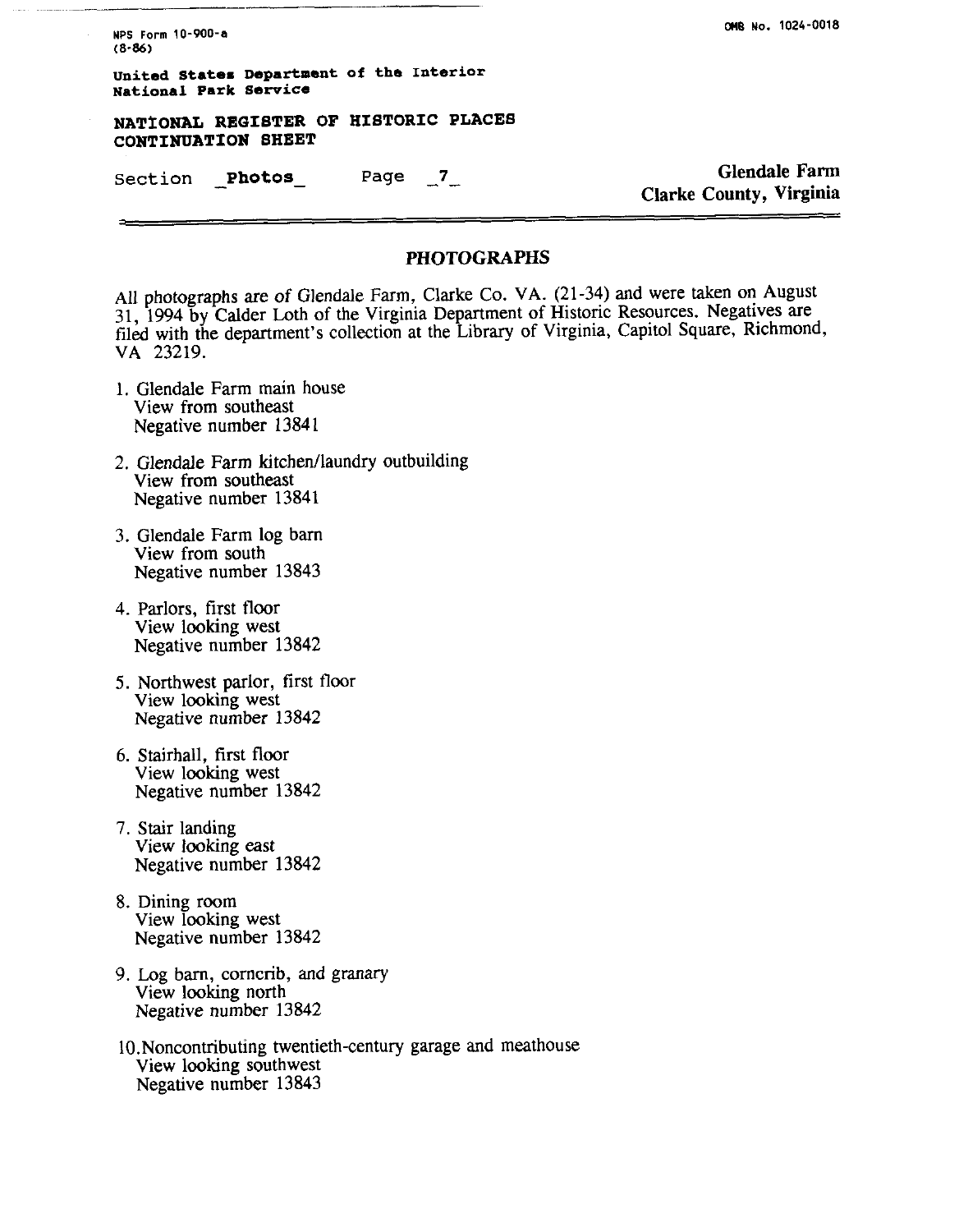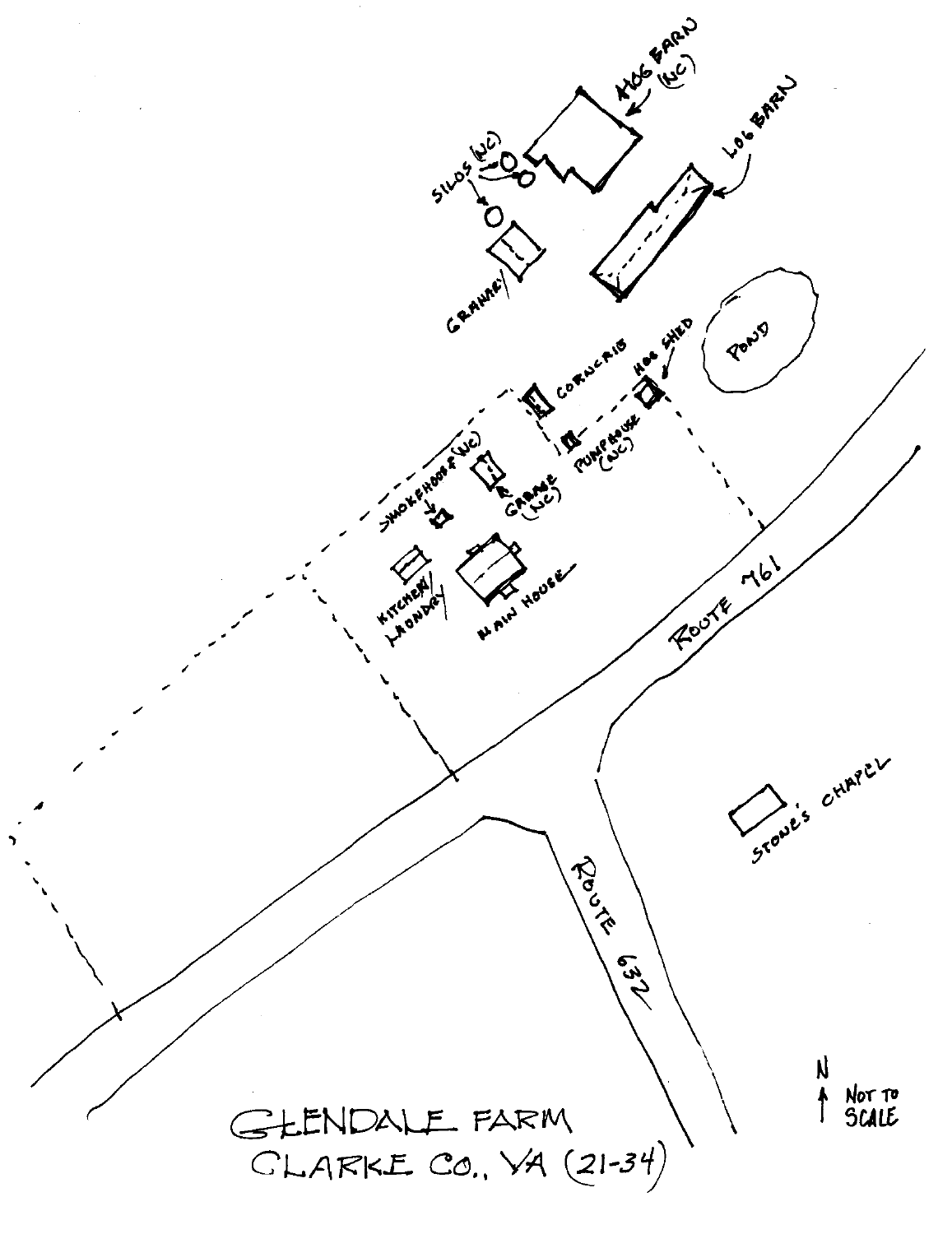